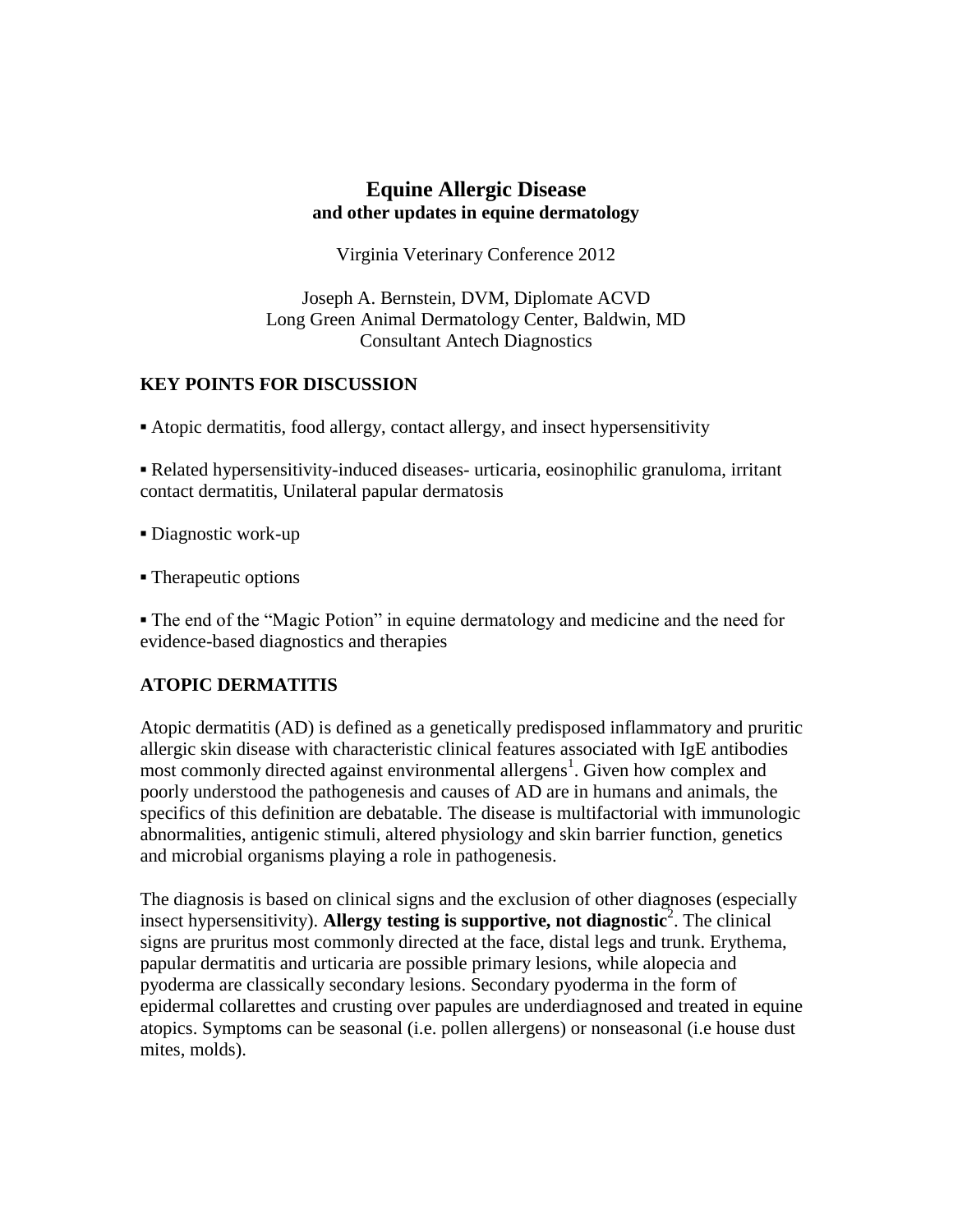Intradermal allergy testing is the gold standard in identifying allergens for avoidance and possible immunotherapy in humans and animals<sup>3-8</sup>. A positive skin test reaction (read at 0) hr, 4 hrs and 24 hrs) indicates the presence of skin sensitizing antibody, mast cells that have degranulated on exposure to antigen, and tissue that has responded to the released inflammatory mediators. False positives and negatives are possible and the **results must be interpreted in conjunction with the clinical history of the patient**.

In-vitro (serum) allergy tests include radioallergosorbent (RAST), enzyme-linked immunosorbent (ELISA), and FcεRIα receptor tests. While the advantages to a general practitioner make in-vitro testing very attractive (no patient risk, convenient, no training needed, less likely to be affected by recent drug use) these tests are not recommended in horses. This is because (1) False positives are common, (2) Reproducibility and reliability of results are poorly documented, and (3) The majority of allergic horses referred to dermatologists have had prior in-vitro tests that have not correlated with the clinical history or resulted in successful avoidance or immunotherapy. In one study, all three types of serologic tests demonstrated poor sensitivity, specificity and predictive value. Studies have also demonstrated poor correlation between intradermal testing and in-vitro testing. $2,6,9,10$ 

Clinical management of allergic disease in general and atopic disease in particular is usually a life-long necessity. This seems particularly difficult for equine clients to comprehend, and inevitable loss of symptomatic control is pre-ordained in the author's experience and opinion. There are five general categories of therapy: (1) Avoidance of offending allergens, (2) Symptomatic medications that suppress the immune response and inflammatory mediators, (3) Systemic and topical treatment of secondary infections, (4)Allergen desensitization (immunotherapy) which modifies the immune response, and (5) Topical therapeutics to improve skin barrier function. Combinations of all of the above are ideal but must be individualized to the patient. The goal of all therapy should be the improvement of quality of life with the least amount of systemic corticosteroid use.

## **FOOD ALLERGY**

The diagnosis of food allergy (hypersensitivity or intolerance) is extremely rare in the horse<sup>2</sup>. Whether this is due to an actual low incidence or if we are simply failing to make the diagnosis is unclear. Substantiation of the diagnosis (as in small animal patients) requires a hypoallergenic exclusionary diet trial with resolution of symptoms followed by recurrence upon provocative challenge. Good scientific studies on the subject are as rare as good diagnostic evaluations in private practice because the horse owners are typically unwilling to feed a novel protein diet or to separate a diet into components for individual exclusion or challenge. Compounding the difficulty is the complete lack of value of either intradermal or in-vitro food allergen testing in equines and veterinary medicine in general at the current time. Clinical features of pruritus and dermatitis are similar to environmental allergy. In both small animal and equine dermatology, however, perianal pruritus and dermatitis may be a clinical sign suggestive of dietary allergy or intolerance. Ideally a diet trial excluding items in the individual's current feed should be performed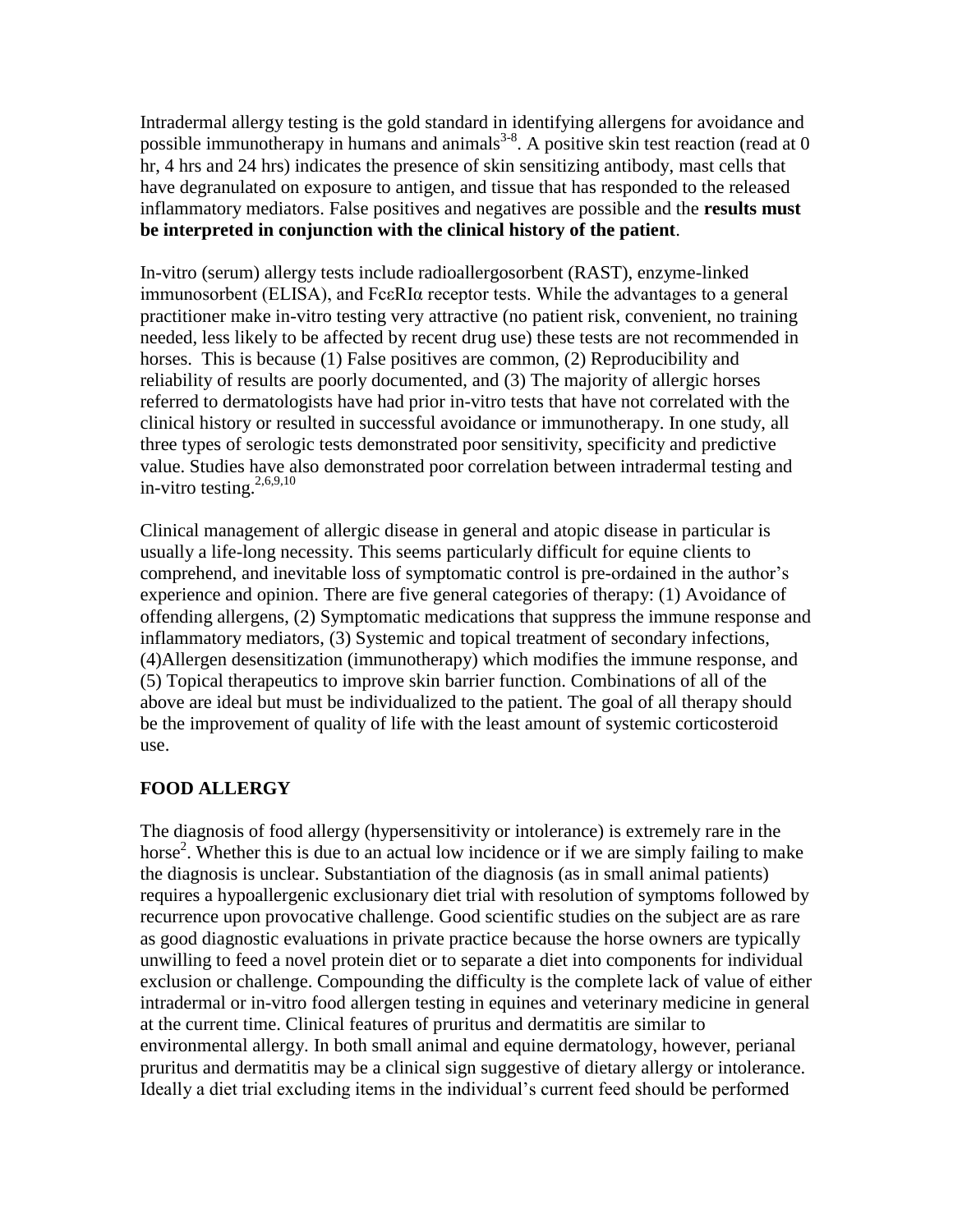for at least a month. If the lesions and pruritus resolve, a diagnosis is made by documenting recurrence on challenge with individual items in the regular diet added weekly one at a time.

## **CONTACT ALLERGY vs CONTACT IRRITANT DERMATITIS**

Contact allergy is extremely common in humans and has been well studied in human dermatology. In veterinary immunology most of the scientific study of pathogenesis has taken place in laboratory animals. Naturally occurring contact hypersensivity in equines is poorly documented.<sup>2,4,5</sup> From a scientific perspective the failure of our literature is the failure to distinguish between true contact hypersensitivity and primary irritant contact dermatitis. Contact allergy is the result of an immunologic reaction to a hapten, a small lipid soluble molecule which binds to a protein to become a complete antigen inducing sensitization. Primary irritant contact dermatitis is not an immunologic disease and does not require sensitization. Common irritants are usually chemical in nature. This is far more common in horses than contact allergy, and in the author's experience is typically caused by an ingredient in a topical poultice, salve or other concoction religiously applied by the horse's owner or veterinarian (see section on "magic potions"). Closed patch testing is the method for diagnosing contact allergy, but in practice this is rarely done due to the difficult in applying and securing the substance to the horse (same problem in small animal dermatology). In the author's practice, diagnosis of either allergic or irritant contact reactions takes the same clumsy but practical form- the patient's stall and pasture environment are changed (this is individualized based on presentation and will be discussed in detail in the lecture), and the owners are instructed to stop smearing, spraying, washing and scrubbing the horse with whatever they are currently using ..... really…. Stop it! I don't care what it says on the internet!

## **INSECT HYPERSENSITIVITY**

Insect-bite hypersensitivity is the most common allergic skin disease of the horse and the most common complicating factor in a diagnostic work-up of presumably atopic equine patients presented to dermatologists.<sup>2</sup> Type I (immediate) and Type IV (delayed) hypersensitivity to salivary antigens of *Culicoides* (gnat) species, *Simulium* (black flies) species, *Stomoxys calcitrans* (stable fly) and *Haematobia irritans* (Horn fly). *Culicoides*  are the most important cause. Dorsal insect bite hypersensitivity is the most common clinical presentation with papular dermatitis beginning at the mane, rump and base of the tail. The condition will then extend to involve other body areas. Ventral distribution also can occur. Self-trauma and excoriation result in secondary lesions as in other allergic conditions. While dermatologists use intradermal testing as supportive of the diagnosis, the use of whole-body extracts are not reliable. In the future insect salivary antigens may become commercially available. In the author's experience a combination of clinical assessment and intradermal testing are used. Insect hypersensitivity is the first issue addressed in every single referral case to a dermatologist. Husbandry failures are typically found in most cases. Topical insect control products and protocols are often completely inadequate and need to be adjusted. Changes in housing and barrier protection are also key issues.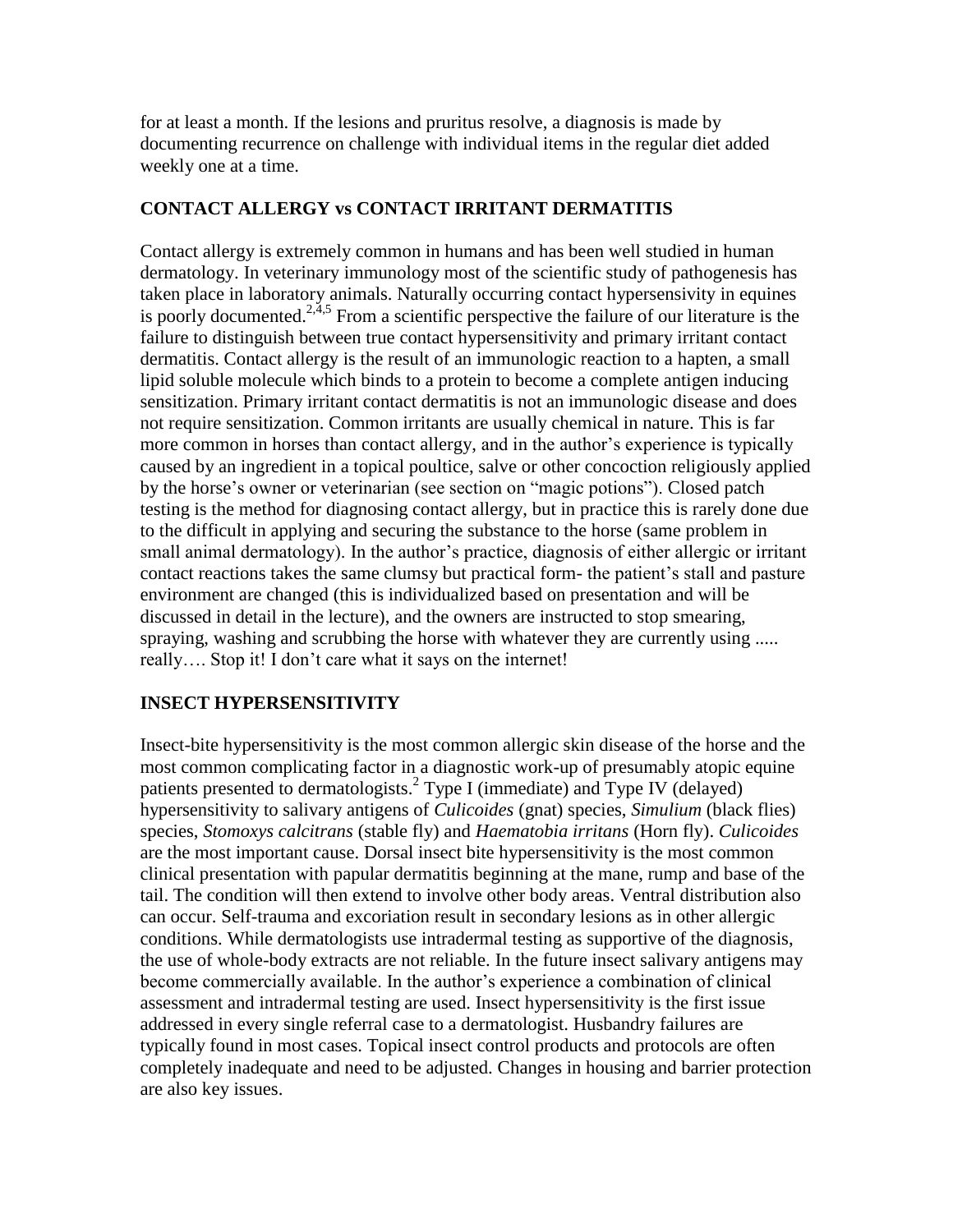## **URTICARIA AND ANGIOEDEMA**

Hives (urticaria) and angioedema are variably pruritic and may be immunologic or noninmmunologic in etiology. Urticaria is a common reaction pattern with many potential underlying causes, **not a diagnosis**. <sup>2</sup> Mast cell degranulation is the main effector. The most commonly reported causes in equines are drugs (esp. penicillin and phenylbutazone), feeds, atopic disease and insect hypersensitivity. Other causes include contactants, pressure, sunlight, cold, heat, exercise and stress. As in humans, definitive identification of the underlying cause(s) is extremely difficult, although the detective work involved can be very rewarding for the clinician if the horse's owner is willing to collaborate in the investigation. Classification of urticaria includes: (1) conventional, (2) papular, giant, exudative, gyrate and linear forms.

## **EOSINOPHILIC GRANULOMA (EG)**

EG is the most common nodular inflammatory disease of equines.<sup>2</sup> The lesions are most commonly seasonal and usually occur on the back, withers and neck. Neither pruritic or painful, they can be noted in varying numbers. The classic histopathologic feature was formerly inappropriately termed "collagenolytic" but is now more appropriately described as "collagen flame figures."<sup>11</sup> Because they are usually seasonal (spring to summer), atopic disease and insect hypersensitivity are suspected causes. Saddle-rubbing trauma and hypersensitivity to silicone –coated needles have also been implicated. Solitary or few lesions can be treated with sublesional triamcinolone 3-5 mg/lesion or methylprednisolone acetate  $5{\text -}10$  mg/lesion.<sup>2</sup> Horses with multiple lesions may require systemic glucocorticoids. As the lesions are usually asymptomatic, benign neglect can be appropriate. Lesions often spontaneously resolve or wax and wane. If the EG can be associated with atopic disease, food allergy or insect hypersensitivity, therapy for the underlying disease process is encouraged.

## **UNILATERAL PAPULAR DERMATOSIS and STERILE EOSINOPHILIC FOLLICULITIS AND FURUNCULOSIS**

Unilateral papular dermatosis is a rare reaction pattern that is visually distinctive with tens to hundreds of eosinophilic papules located on only one side of the body.<sup>2</sup> Suspected to be a hypersensitivity reaction to insect bites or parasites in bedding, the lesions are usually seasonal and recurrent. The lateral thorax is most commonly affected and the disease is steroid responsive. Sterile eosinophilic folliculitis and furunculosis is similar but has a symmetric clinical presentation and has the hair follicles as the foci of eosinophilic inflammation. It is the author's opinion that these diseases as well as the previously discussed eosinophilic granuloma are simply allergic reaction patterns most likely due to insect hypersensitivity. The horse is very similar to the cat with regard to the eosinophilic patterns of allergic inflammation.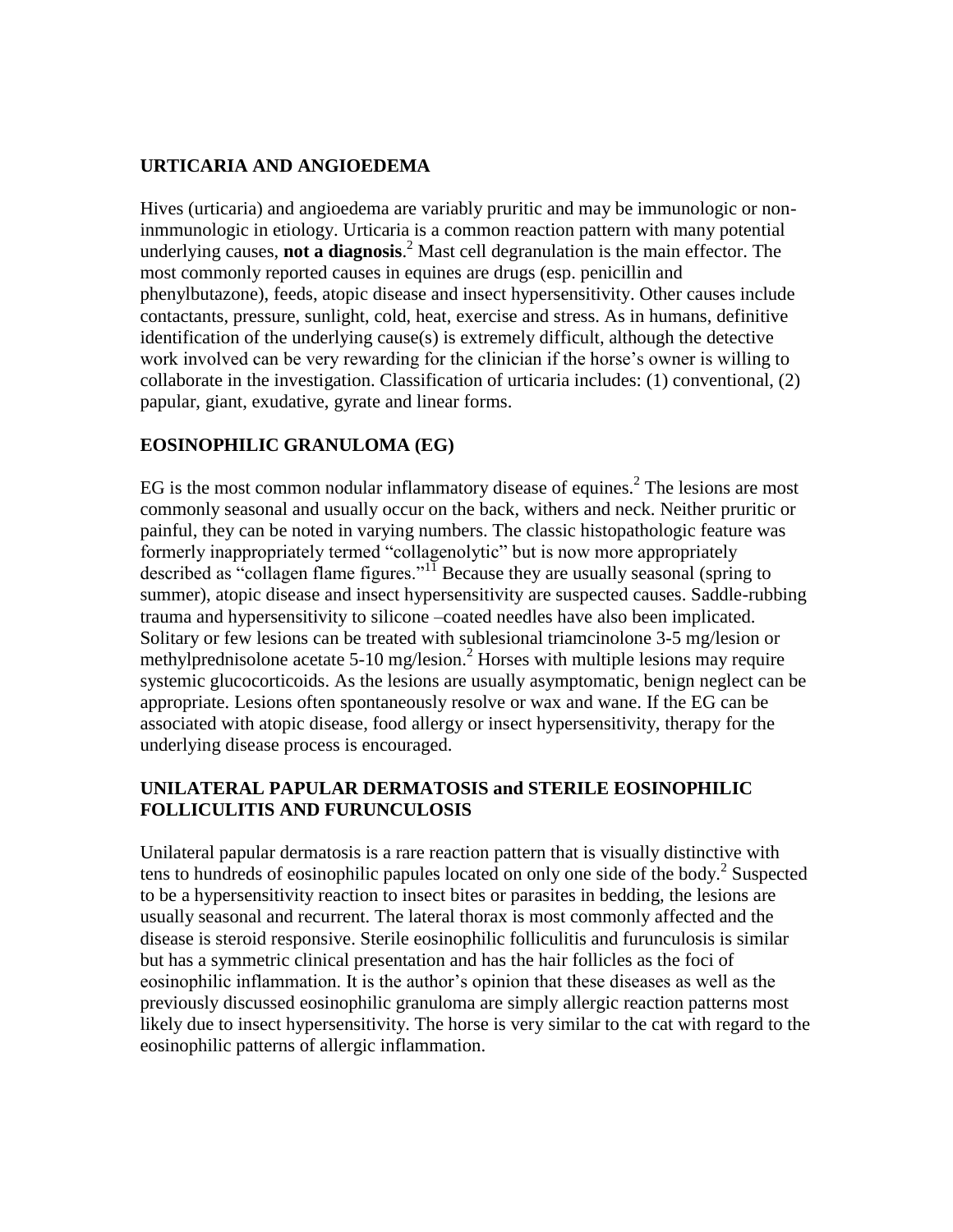### **DRUGS TO BE DISCUSSED**

### **Zyrtec (cetirizine 10 mg tablets)- 0.2-0.4 mg/kg PO BID**<sup>12</sup>

Publications establishing dosage have been released in the past few years. The drug is now generic and OTC and has superior efficacy to other antihistamines in horses anecdotally.

#### **Pentoxifylline (400 mg tablets)- 4-10 mg/kg BID**13,14

Used for treatment of vasculitis and contact dermatitis, the author uses this in particular in cases of stubborn pastern dermatitis.

## **THE END OF THE "MAGIC POTION" ERA**

Equine medicine in particular still lives in a pre- $20<sup>th</sup>$  century mindset with regard to the use of "cure-all" salves for dermatologic diseases. Equine owners and trainers (and sometimes vets) frequently have secret concoctions that are used for everything that ails the horse with skin problems. Horse owners and trainers often have their own special potions that they religiously utilize. These salves are at best mixes of antibiotic, steroid and antifungal agents, and at worst include various caustic substances and unsubstantiated holistic ingredients. Dermatologists commonly find that these topicals hinder diagnoses as well as aggravate the condition for which the patient has been referred. Stopping the use of these products is typically the first thing that is done in beginning a diagnostic work-up on an equine patient. In the current era of evidence-based medicine, the author urges that the choice of topical products be based on the results of a minimum dermatologic data base- i.e skin cytology, cultures, skin scrapes, etc.

## **RECOMMENDED PURCHASE FOR VETS INTERESTED IN EQUINE DERM**

#### **Scott, DW and Miller WH.** *Equine Dermatology Edition 2***. Saunders Elsevier, 2011.**